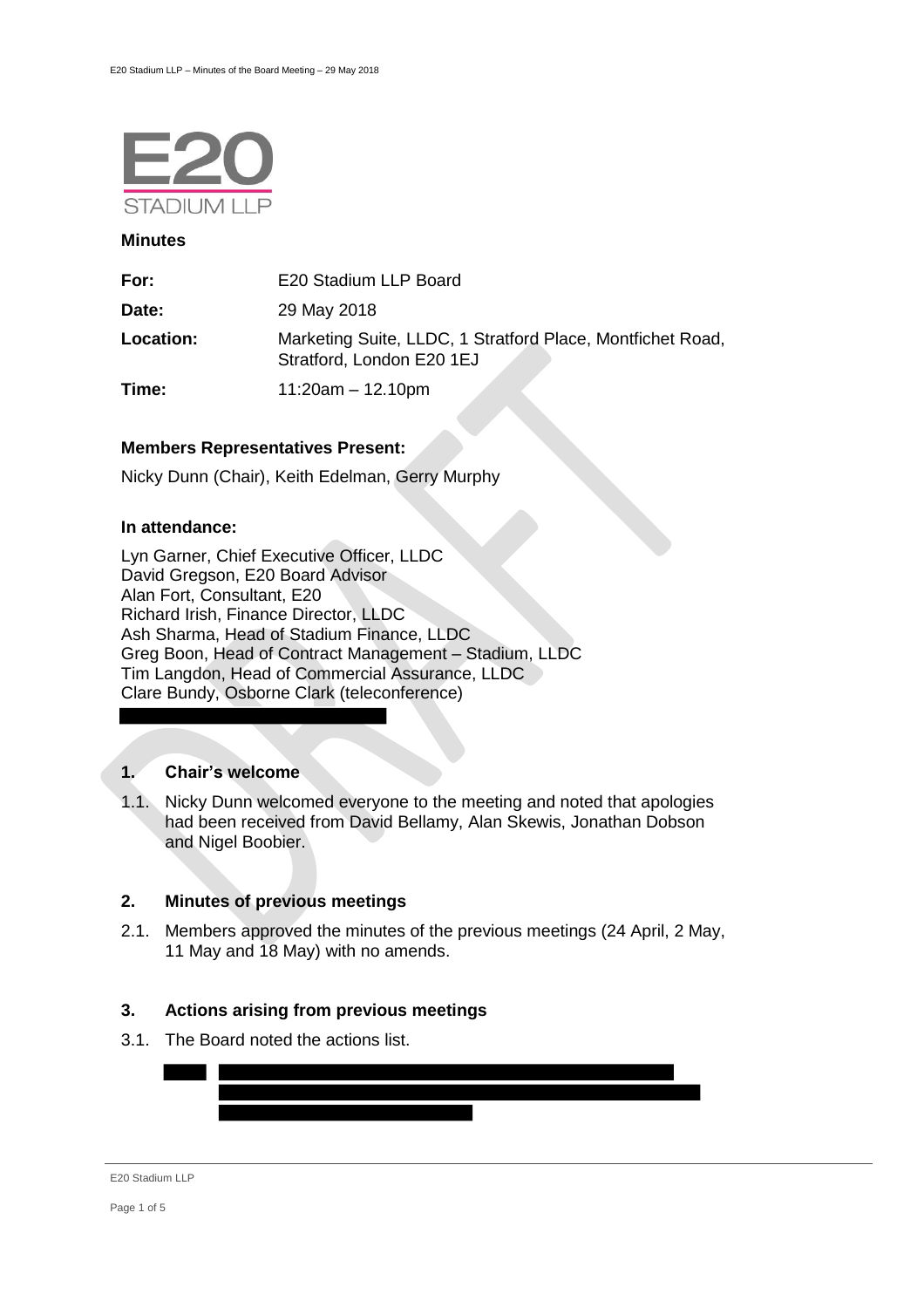## **4. Finance Update**

- 4.1. Ash Sharma presented the Finance Report to the Board and set out the 2018/19 cash flow position and current forecast.
- 4.2. The schedule of payments was presented to the Board for approval.
	- 4.2.2. It was clarified that payments to PHD for the seating would be made against MACE certification.
	- 4.2.3. Gerald Eve declined to a reduction in their fees, on the basis of already negotiated discounts to their standard rates and in line with the previous board delegated authority, the full invoice sum would be paid.

## 4.3. **The Board NOTED the report and APPROVED all payments noting exceptions above.**

4.4. Greg Boon noted that a process and timeline of meetings has been agreed with LS185 and Vinci FM on the asset verification claim. An update would be given at the next Board meeting. **[Action: Greg Boon]**

# **5. Loan Agreement between LLDC and E20**

5.1. Ash Sharma presented the Loan Agreement Report to the Board for approval.



5.2. **The Board NOTED and APPROVED the E20 Loan Agreement, and delegated to the Executive to agree the Stadium Lease variations.**

# **6. 2018/19 Budget Update**

- 6.1. Ash Sharma presented the 2018/19 Budget Update to the Board.
	- 6.1.1. A Board Member questioned whether lifecycle costs were included in the "Key Movements" and Ash Sharma explained that they were not included in the "Key Movements" but they were noted at the bottom of the table under item 3 in the paper.

## 6.2. **The Board NOTED the Budget Update but DID NOT APPROVE the revised 2018/19 Budget.**

#### E20 Stadium LLP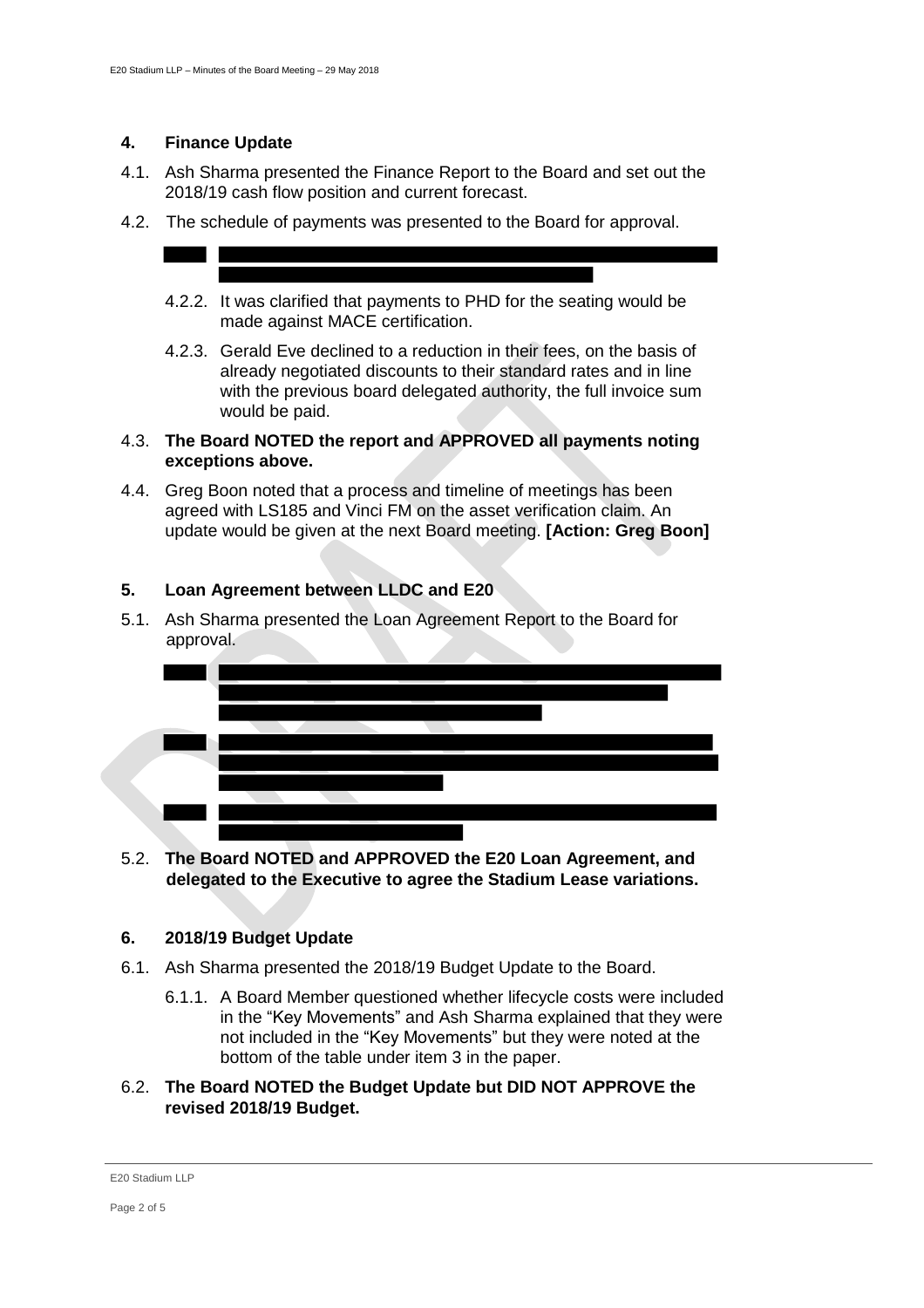## **7. Stadium Valuation**

- 7.1. Richard Irish presented the Stadium valuation for inclusion in the E20 Statutory Accounts.
- 7.2. **The Board NOTED the Stadium Valuation as set out in the paper.**

# **8. Legal Update**

8.1. Alan Fort presented the Legal Update from Sean Graham, Transport for London (TfL) Legal.



8.2. **The Board NOTED the Legal Update, including the current position on disputes with West Ham United.**

## **9. E20 Director Update**

- 9.1. Alan Fort presented the E20 Director Update in Alan Skewis' absence.
	- 9.1.1. Alan Fort highlighted points 3.7 and 3.8 in the paper to members.
	- 9.1.2. The Board requested that all requests for delegations are highlighted clearly in the paper under a separate section.
- 9.2. The Board **NOTED** the Health and Safety report received from LS185.
	- 9.2.1. Any feedback and comments on the risk register to be sent to the Chair. **[Action: All]**
- 9.3. **The Board NOTED the report and APPROVED the delegation for essential works to be given to LLDC Chief Executive up to £130,000.**

# **10. CCTV Procurement**

10.1. Tim Langdon presented the CCTV procurement report.

E20 Stadium LLP